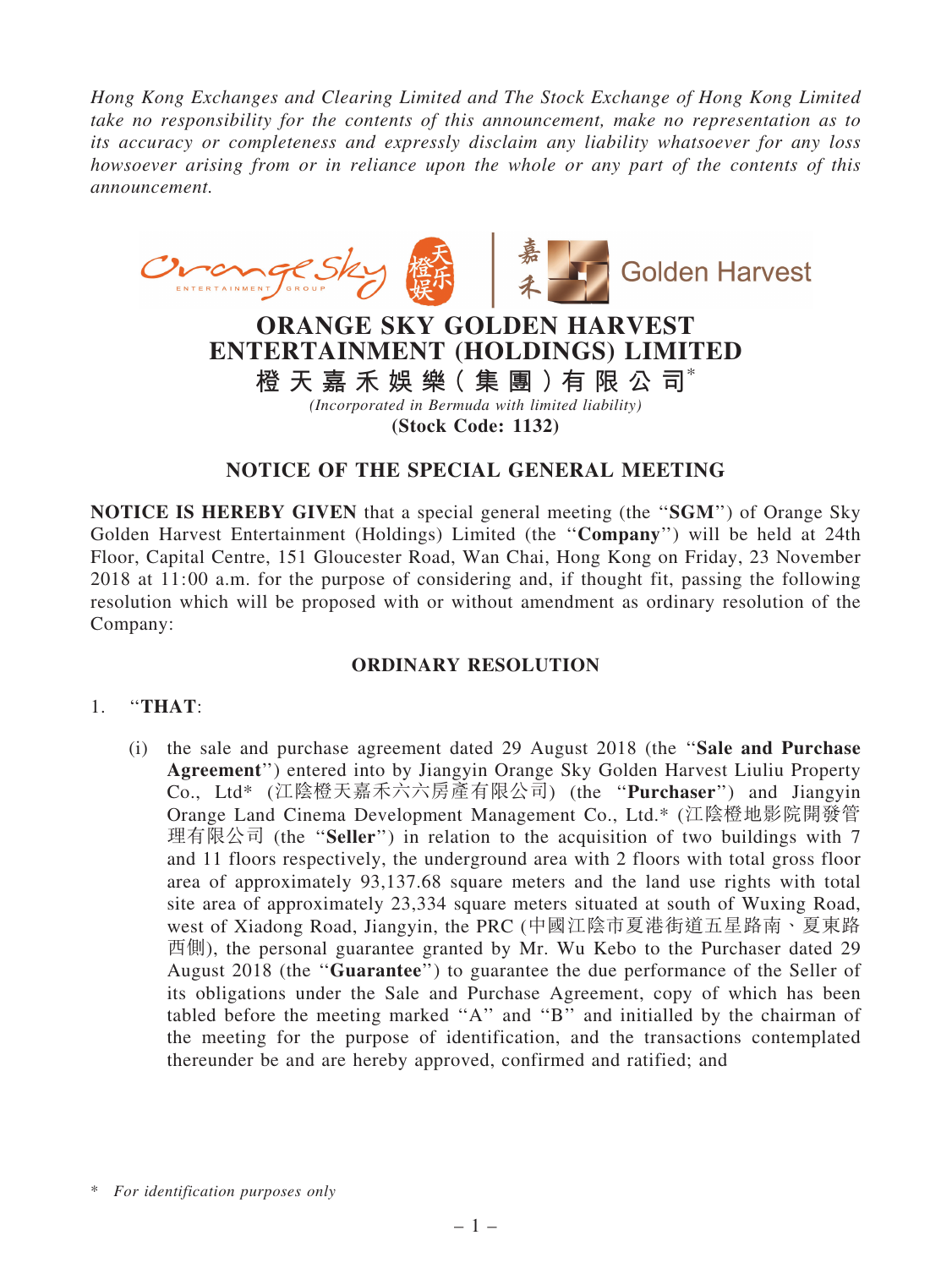(ii) any one director of the Company be and is hereby authorised for and on behalf of the Company to do all such further acts and things and execute all such further documents and take all steps which in his/her opinion may be necessary, desirable or expedient to implement and/or give effect to the Sale and Purchase Agreement, the Guarantee and the transactions contemplated thereunder, and to approve any changes and amendments thereto as he/she may consider to be necessary, desirable or expedient.''

> Yours faithfully, By order of the board of directors of Orange Sky Golden Harvest Entertainment (Holdings) Limited Mr. Wu Kebo *Chairman and Executive Director*

Hong Kong, 23 October 2018

*Registered office* Clarendon House 2 Church Street Hamilton HM11 Bermuda

*Principal place of business* 24th Floor Capital Centre 151 Gloucester Road Wan Chai Hong Kong

*Notes:*

- 1. Any member entitled to attend and vote at the SGM is entitled to appoint one or more proxies to attend and vote instead of him. A proxy need not be a member of the Company but must attend the meeting in person to represent the appointing member.
- 2. The instrument appointing a proxy shall be in writing under the hand of the appointor or of his attorney duly authorised in writing or, if the appointor is a corporation, either under its seal or under the hand of an officer, attorney or other person authorised to sign the same. In the case of an instrument of proxy purporting to be signed on behalf of a corporation by an officer thereof, it shall be assumed, unless the contrary appears, that such officer was duly authorised to sign such instrument of proxy on behalf of the corporation without further evidence of the facts.
- 3. The instrument appointing a proxy and the power of attorney or other authority (if any) under which it is signed, or a certified copy of such power or authority, shall be delivered to the Company's branch share registrar in Hong Kong, Tricor Tengis Limited at Level 22, Hopewell Centre, 183 Queen's Road East, Hong Kong not less than forty-eight (48) hours before the time appointed for holding the meeting or adjourned meeting at which the person named in the instrument proposes to vote.
- 4. Delivery of an instrument appointing a proxy shall not preclude a member from attending and voting in person at the meeting convened and in such event, the instrument appointing a proxy shall be deemed to be revoked.
- 5. In the case of joint holders of a share, the vote of the senior who tenders a vote, whether in person or by proxy, will be accepted to the exclusion of the vote(s) of the other joint holder(s). For this purpose, seniority will be determined by the order in which the names stand in the principal or branch register of members of the Company in respect of the joint holding.